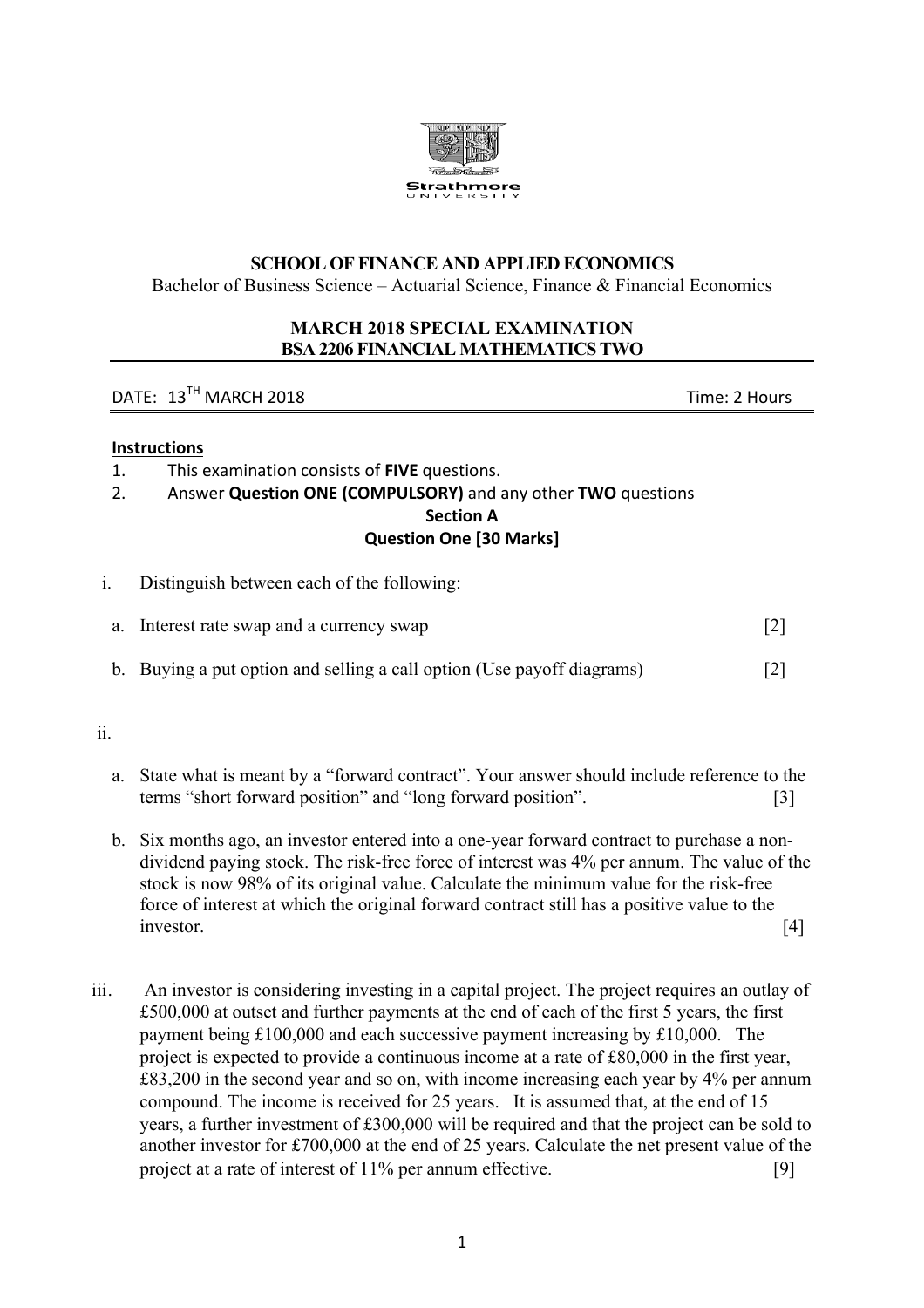- iv. A one-year forward contract on a share was agreed on 1 September 2015 when the share price was £8.70 and the risk-free force of interest was 7% per annum. The stock was expected to pay a dividend of £1.10 eight months after the date of issue. The price of the share was £9.90 on 1 February 2016 and the risk-free force of interest was  $6.5\%$ per annum. The dividend expectation was unchanged. Calculate, showing all working, the value of the contract to the holder of the long forward position on 1 February 2016.  $[6]$
- v. Define each of the following:

| a. Commercial paper       |                   |
|---------------------------|-------------------|
| b. Certificate of deposit | $\lceil 1 \rceil$ |
| c. Eurobond               | $\lceil 1 \rceil$ |

d. Foreign Bond [1]

# **SECTION B**

## **Question Two [20 Marks]**

- a. Define each of the following terms and state the disadvantage of each: [3]
	- i. Discounted payback
	- ii. Time-weighted rate of return
	- iii. Money- weighted rate of return

An investment project gives rise to the following cash flows. At the beginning of each of the first three years £180,000 will be invested in the project. From the beginning of the first year until the end of the twenty-fifth year, net revenue will be received continuously. The initial rate of payment of net revenue will begin at  $£25,000$  per annum. The rate of payment is assumed to grow continuously at a rate of 6% per annum effective.

- i. Calculate the net present value of the project at an effective rate of interest of 7% per annum. [6]
- ii. Calculate the discounted payback period of the project at an effective rate of interest of 7% per annum. [5]
- iii. Calculate the annual effective rate of growth of net revenue which would be required if the project is to have a zero net present value at an effective rate of interest of 7% per annum. [6]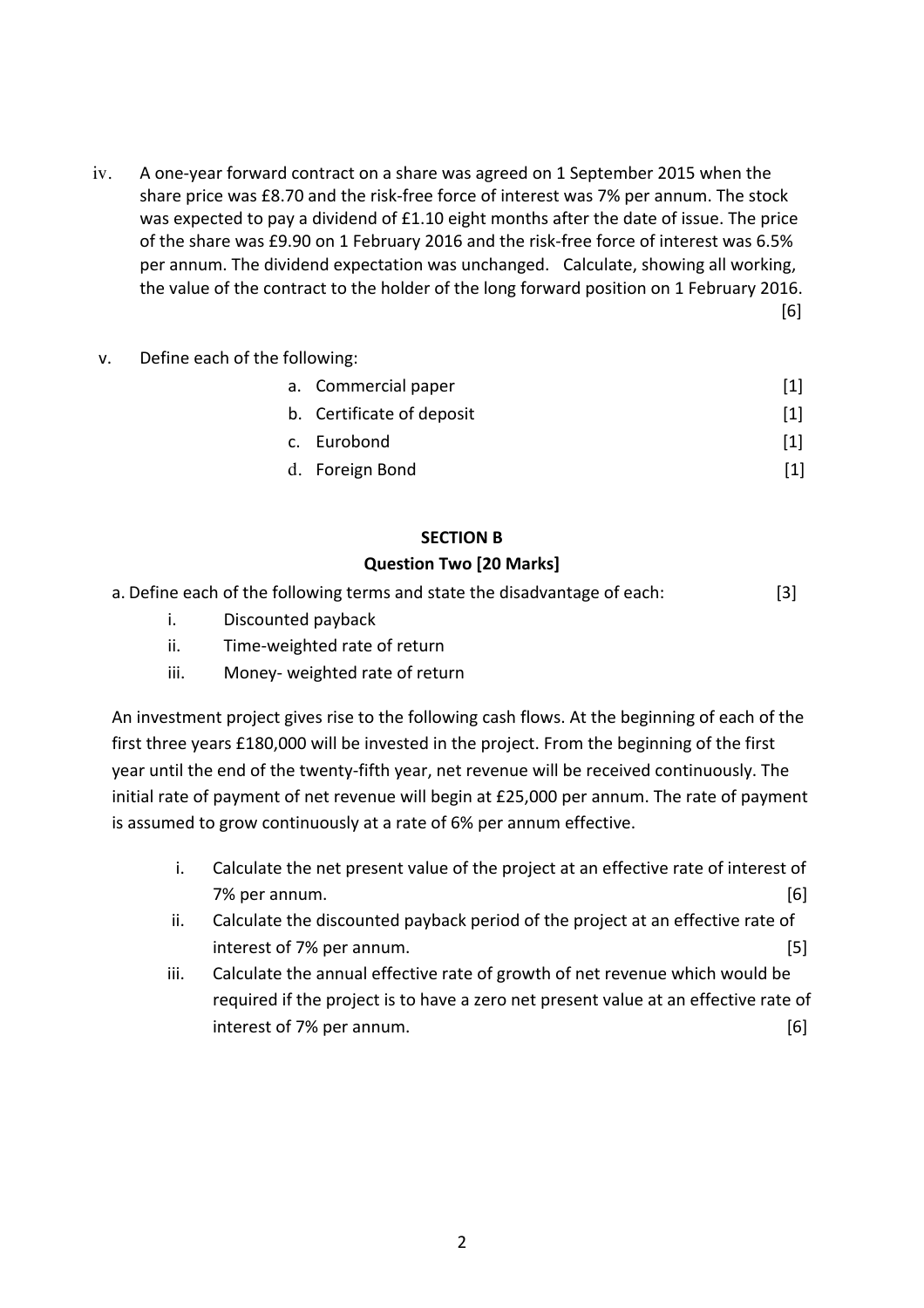### **Question Three [20 Marks]**

- a. Give the characteristics of index-linked government bonds. [3]
- b. On 15 March 1996 the government of a country issued an index-linked bond of term 6 years. Coupons are payable half-yearly in arrears, and the annual nominal coupon rate is 3%. Interest and capital payments are indexed by reference to the value of an inflation index with a time lag of 8 months. A tax-exempt investor purchased the stock at £111 per £100 nominal on 16 September 1999, just after the coupon payment had been made. You are given the following values of the inflation index:

| Date              | Inflation index |
|-------------------|-----------------|
| <b>July 1995</b>  | 110.5           |
| <b>March 1996</b> | 112.1           |
| <b>July 1999</b>  | 126.7           |
| September 1999    | 127.4           |

- i. Calculate the amount of the coupon payment per  $£100$  nominal stock on 15 March  $2000.$  [3]
- ii. Calculate the effective real annual vield to the investor on 16 September 1999.

You should assume that the inflation index will increase continuously from its value in September 1999 at the rate of 4% per annum effective. [11] 

iii. Without doing any further calculations, explain how your answer to (ii) would alter, if at all, if the inflation index for July 1995 had been more than 110.5.  $[3]$ 

### **Question Four [20 Marks]**

A company is adopting a particular investment strategy such that the expected annual effective rate of return from investments is 7% and the standard deviation of annual returns is 9%. Annual returns are independent and  $(1 + i_t)$  is lognormally distributed

where  $i_t$  is the return in year t. The company has received a premium of £1,000 and will pay the policyholder  $£1,400$  after 10 years.

a. Calculate the expected value and standard deviation of an investment of  $£1,000$  over 10 years, deriving all formulae that you use.  $[9]$